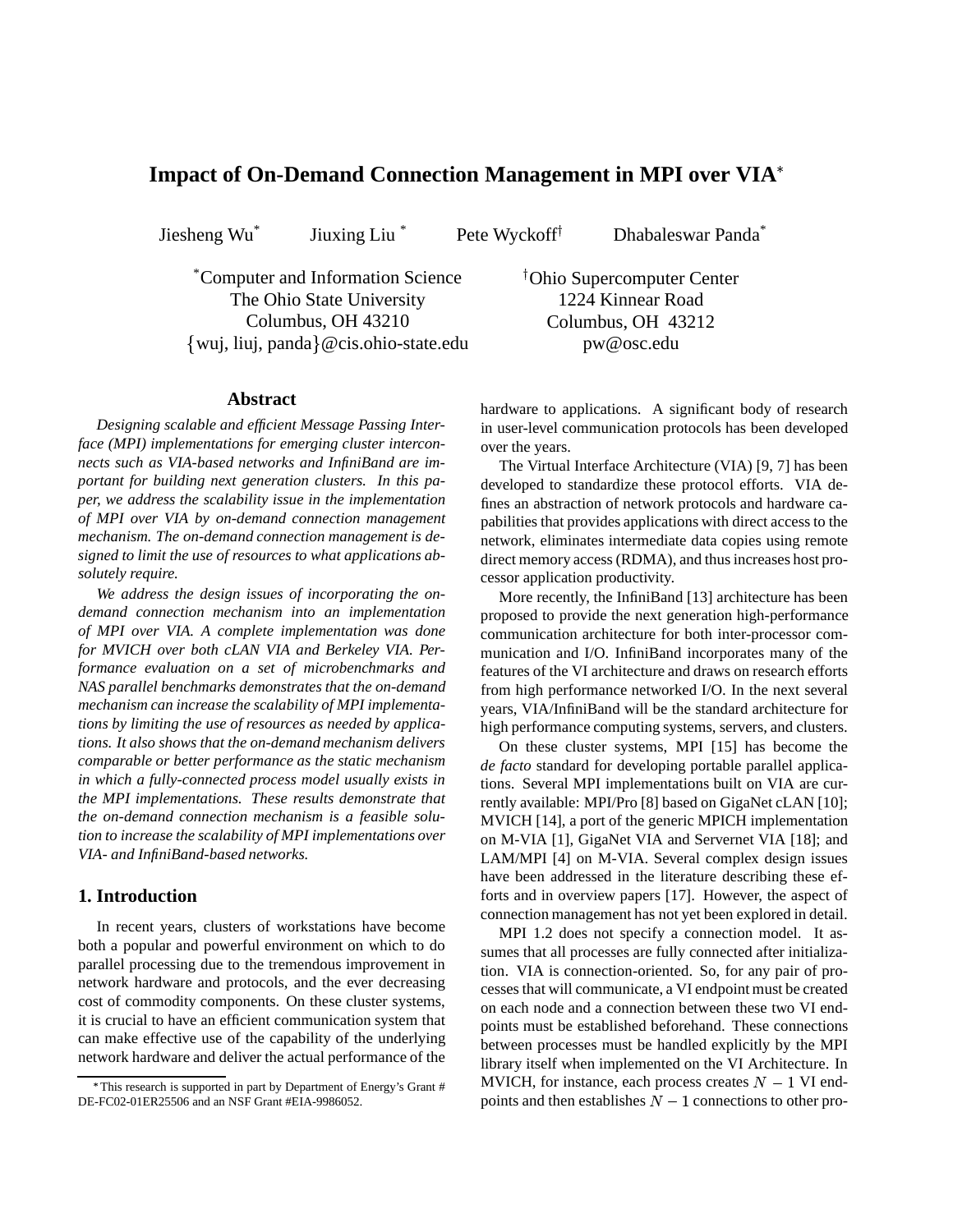cesses statically during MPI Init(), where  $N$  is the number of processes in the MPI application. Thus, after initialization, there is a fully-connected network among all participating processes from the point of view of the VI layer. The total number of VI endpoints is  $N \times (N-1)$ , with the number of connections being half of that. This connection management mechanism is simple to implement; however, there are both scalability and performance problems in this *static connection mechanism*:

- 1. In large systems, the time to establish and to destroy a fully-connected process network is considerable and significantly affects the time to start and to terminate a parallel application. This is because connection setup is typically a costly operation with operating system involvement.
- 2. Beyond the basic connections required for message passing, connections are likely to be needed for other operations, such as for I/O operations on a parallel file system and for debugging. The number of connections supported in a specific VIA system serves as a hard limit to scaling. Thus, a fully-connected parallel application can easily exceed this limitation with only a moderate task size.
- 3. In an MPI implementation based on VI, each VI is associated with certain internal buffers and pre-preposted descriptors [7]. The amount of these resources for each process would ideally be a function of an application's communication pattern when scaling to large systems. However, in the static connection mechanism, it is a function of the number of processes in the application, regardless of what the application really needs. In reality, many large-scale scientific parallel applications do not require a fully-connected process model. Table 1 lists the average number of communication destinations per process in several applications [19]. Consequently, a large amount of resources is never used in these applications for the static connection mechanism approach. The estimation of 1024 processes is based on communication patterns described in [19] and implementation of collective communication using binomial tree algorithms [6].
- 4. The number of VIs and connections may have an impact on performance of the underlying VIA communication system, even if the endpoints are never used after setup, as discussed in [3] for Berkeley VIA [5].

An alternative approach that reduces the number of VIs and connections required by a large application is to establish connections when they are needed. We call this approach the *on-demand connection mechanism*. In this approach, the creation of two VI endpoints and establishment

| tions per process |                |                           |
|-------------------|----------------|---------------------------|
| Application       | # of processes | Average # of destinations |
|                   | 64             | 5.5                       |
| sPPM              | 1024           | $\leq 6$                  |
|                   | 64             | 41.88                     |
| <b>SMG2000</b>    | 1024           | $\leq 1023$               |
|                   | 64             | 0.98                      |
| Sphot             | 1024           | $\leq 1$                  |
|                   | 64             | 3.5                       |
| $S$ weep $3D$     | 1024           | $\leq 4$                  |
|                   | 64             | 4.94                      |
| Samrai4           | 1024           | $\leq 10$                 |
|                   | 64             | 6.36                      |
| CG                | 1024           | $\leq 11$                 |

| Table 1. Average number of distinct destina- |  |  |
|----------------------------------------------|--|--|
| tions per process                            |  |  |

of a connection between them are on a per-use basis for any pair of processes, and undertaken only when it is known that they need a connection to pass messages.

In this paper, we focus on designing and implementing an on-demand connection mechanism in MPI over VIA. Detailed performance evaluations are also presented. The main contributions of this paper are as follows:

- We have addressed the issues in incorporating the ondemand connection mechanism into an MPI implementation on VIA-based communication systems.
- We have implemented this on-demand connection mechanism in MVICH over cLAN VIA and over Berkeley VIA on Myrinet.
- We have shown that by using the on-demand connection mechanism, the resource consumption of parallel applications, such as the NAS parallel benchmarks, is dramatically reduced.
- We have conducted a series of performance evaluations. Performance results of both microbenchmarks and the NAS parallel benchmarks show that there is very little performance degradation after incorporating the on-demand connection mechanism in MVICH over cLAN VIA. The performance even increases for certain applications. The performance over Berkeley VIA on Myrinet is better than the static mechanism.

The rest of the paper is organized as follows. Background and related work are presented in section 2. Section 3 describes the design issues of incorporating the ondemand connection mechanism into a generic MPI implementation, while section 4 presents our implementation of the on-demand connection mechanism in MVICH. The performance results are presented in section 5, followed by conclusions and future work in section 6.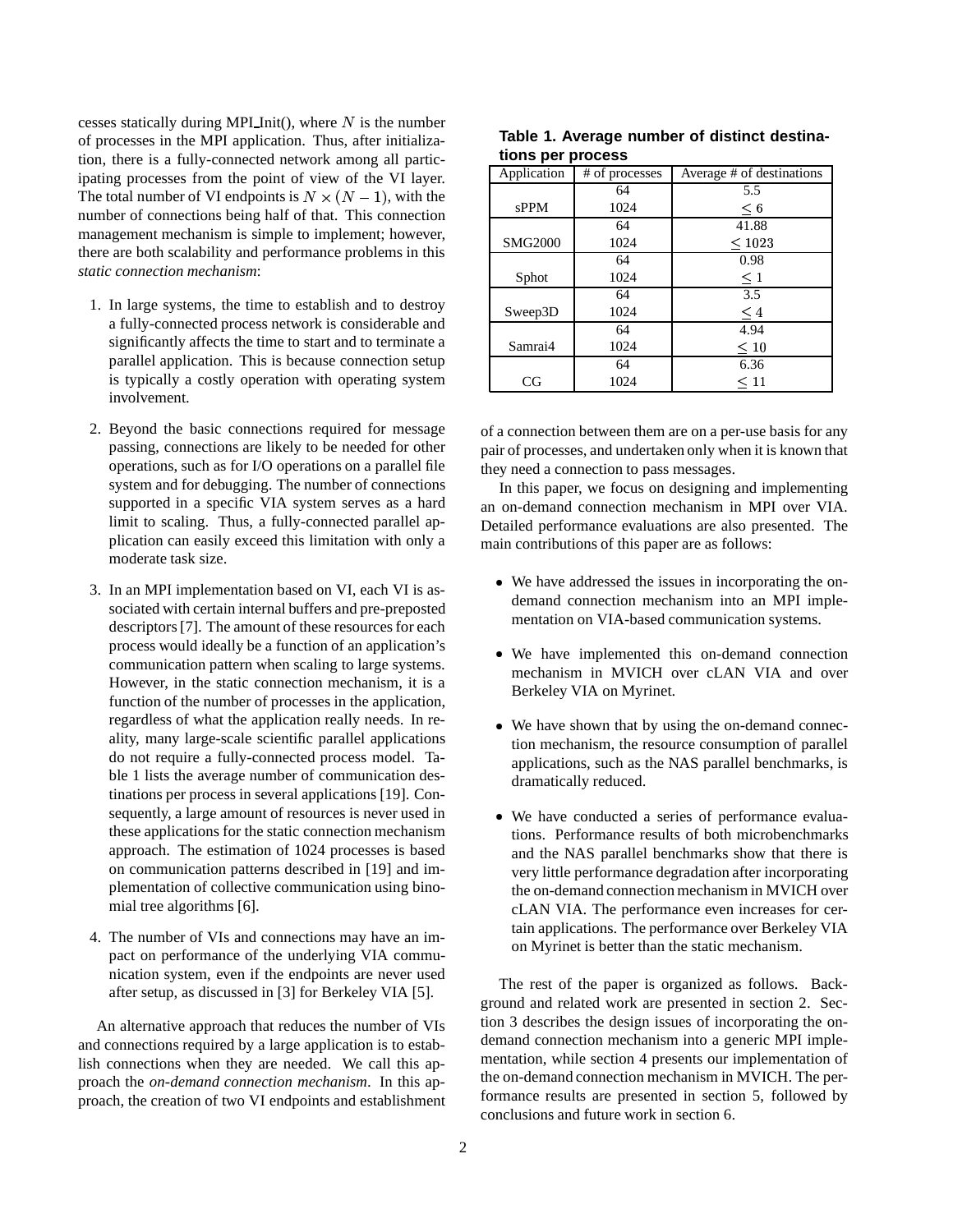## **2. Background and related work**

The Virtual Interface Architecture (VIA) [7] specifies the interface between high performance network hardware and computer systems. This architecture defines mechanisms to eliminate much of the protocol processing overhead and intermediate data copies by providing user applications a protected and directly accessible network interface called the Virtual Interface (VI).

A VI is a bi-directional communication endpoint. To use a VI, a point-to-point channel must be established between two VIs, in a process known as connection setup. Each channel supports the traditional two-sided send/receive model, as well as a one-sided remote memory access model. VI connection establishment is typically a costly operation with operating system involvement. Initially in version 0.95 of the VIA specification, only a *client-server connection model* [7] was defined. The server side waits for incoming connection requests and then either accepts them or rejects them based on the attributes associated with the remote VI. Since VIA specification 1.0, a *peer-to-peer model* has been included as well. In this model, either of the two processes to be connected can initiate the connection by calling a VIA peer-to-peer connection setup function. The connection is established after both of them have called the connection setup function.

There is some literature which analyzes the VI architecture and its ability to support parallel and distributed communication in general, and MPI implementations in particular. The inherent costs of using VI primitives to implement Active Messages and Split-C were analyzed in [2], while [8] described efficiency features of the MPI/Pro architecture gained by exploiting certain characteristics of the VI architecture. [12] compared the performance of Myrinet and GigaNet and their respective impacts on an MPI implementation. Their results indicated that the implementation of MPI is crucial for system performance. In [20], Wong *et al.* present a study of the scalability of the NAS Parallel benchmarks from the aspect of resident working set and communication performance. None of these works studied the connection scalability issues of the implementation of MPI over VIA nor the impact of connection management on application performance.

Brightwell *et al.* [17] analyze the scalability limitations of VIA in supporting the CPlant runtime system as well as any high performance implementation of MPI. The authors of this paper claim using qualitative analysis that the on-demand connection mechanism is not a good approach to increase the scalability of the MPI implementation; however, their analysis does not consider the impact of the number of connections on the underlying VIA communication system nor the impact of the allocation of large physical memory buffers on system performance. We argue that with efficient design and implementation, the

on-demand connection mechanism can achieve comparable performance. Also, it does not require an extra thread to make progress, and it keeps the same properties of determinism, predictability, and fairness as the static mechanism.

## **3. Design**

In the on-demand connection mechanism, the creation of VI endpoints and the establishment of a connection between two VI endpoints are performed strictly on a per-use basis for any pair of processes, and undertaken when they pass messages for the first time. Although conceptually simple, it is not trivial to incorporate it into current MPI implementations. In this section, we present the design issues in the on-demand connection mechanism.

#### **3.1. Threading vs. Polling**

The on-demand connection mechanism requires that an MPI process should be able to handle communication requests and connection requests simultaneously. The process cannot just block for communication, or just block for connection. It must be ready to handle both. Since VIA itself does not provide such a capability, this problem must be addressed explicitly in the MPI implementation.

Two alternatives can be used to solve the problem. The first one is to use a separate thread to handle all connection requests, while the main thread is dedicated to computation and established communication. In this way, communication progress can be ensured. However, a separate thread, which will incur a large overhead on context switch between the main thread and itself, may degrade application performance. Some MPI implementations, like MPI/Pro, are multi-threaded. For these implementations, it may be possible to use the existing second thread to handle connection requests. However, many MPI implementations, such as MPICH, are based on a single thread. These MPI implementations may not even be thread safe. Incorporating the on-demand connection mechanism into them by adding a separate thread will be very difficult.

Another method is using polling to handle both communication and connection requests. In a polling-based approach, the process checks periodically to see if there are pending communication or connection requests. This matches quite well with single threaded MPI implementations such as MPICH and it has very little overhead. In this paper, we have chosen such an approach and implemented it for MVICH on top of both cLAN VIA and Berkeley VIA.

## **3.2. Client/Server vs. Peer-to-Peer connection model**

VIA provides two connection models: client/server and peer-to-peer. In theory both models can be used to implement an on-demand connection mechanism. However, we have found that the peer-to-peer connection model is generally better for the on-demand connection mechanism.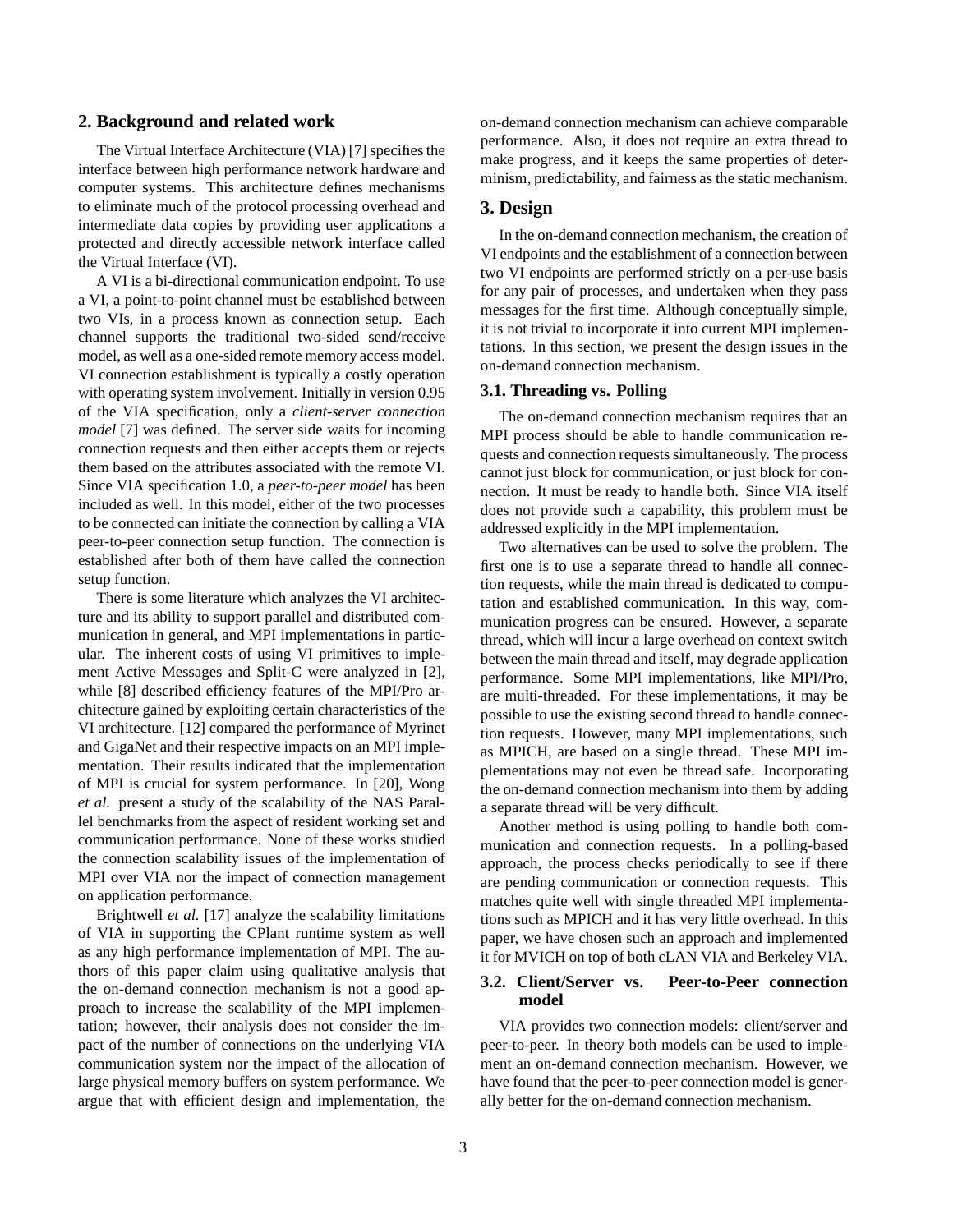In the client/server connection model, one process acts as the server and the other acts as the client. The two processes have different actions during the connection setup procedure. Consequently, we have to be careful choosing the client and the server; otherwise deadlock situations may occur. The asymmetry of the client/server model also makes the implementation awkward.

In the peer-to-peer model, both processes involved in the connection setup behave similarly. And the order in which the two processes perform these actions does not matter. This matches quite well with the MPI communication model because either the message sender or the receiver can initiate communication setup. The symmetry of the model also makes the implementation task easier.

#### **3.3. Progress rule**

The progress rules of MPI [15] are both a promise to users and a set of constraints on implementors, though different interpretations seem to be possible. For example, MPICH [11] and MPI/Pro [8] follow a loose interpretation and a strict interpretation, respectively. In incorporating the on-demand connection mechanism into MPI for the VI Architecture, it is important to maintain this progress rule.

The on-demand connection mechanism can be incorporated into the above two typical implementations of MPI without violation of their respective progress semantics. The requirement of a "server" thread waiting to establish connections [17] depends on which interpretation of the MPI progress rule is provided. In MPICH, no thread is needed to maintain the loose interpretation of progress. In the case that there is a progress thread as implemented in MPI/Pro, this progress thread can take care of connection requests as well as communication requests.

#### **3.4. Pre-posted send requests**

In the on-demand connection mechanism, one important scenario must be carefully examined for both correctness and message delivery order. This scenario reflects the situation where an MPI application issues multiple nonblocking communication requests before the corresponding connection is established. For the VI Architecture, any requests posted into the Send Queue of a VI which is not yet connected are discarded, which would result in MPI message loss. To prevent this, pre-posted send requests must be stored if the corresponding connection is not yet established. To ensure the MPI message order rule, these pending requests should be processed in a first-in-first-out order when connections are available.

Note that all receive requests and send requests issued after the related connection is established can be handled directly.

#### **3.5. Message reception with MPI ANY SOURCE**

MPI allows a special "wildcard" parameter to be specified as the source host in a receive. Since the receive may potentially match a message issued from *any* sender, the receiver must be prepared to receive a message from any host and thus must establish connections with all other processes.

This communication pattern exhibits a mismatch with the on-demand connection mechanism. The only solution is to issue connection requests to all other processes in the specified communicator upon encountering a receive from MPI\_ANY\_SOURCE. The receiver will then have an established connection with the process with which it will eventually communicate. In this solution, each process has the same probability to establish a connection and communicate with the receiver as long as it wants.

Note that there is no problem with fairness in this scenario since any nondeterminism is inherent in the application itself. If the receiver chooses to use MPI ANY SOURCE, and there happen to be multiple senders which could issue messages that might all match the receive, MPI offers no ordering guarantees, nor any concept of fairness in this case. As messages arrive, including data and connection requests, they will be processed in order and matched against the receive queue.

## **4. Implementation**

We implemented the on-demand connection mechanism for MVICH on top of both GigaNet cLAN VIA and Berkeley VIA on Myrinet. MVICH is a freely available port of MPICH on several VIA implementations. All modification for incorporating the on-demand connection mechanism occurs in the ADI layer [11].

Unlike the original MVICH implementation with static connection management, there are no VI creation and VI connection setup in the MPI low-level initialization routine, MPID\_Init(). Instead, a VI is created and a peer-to-peer connection request is issued during the processing of the first communication request. Before the connection for a VI is established, all send requests on that VI are stored in a FIFO queue.

MVICH adheres to the weak form of the MPI progress rule in that message progress is guaranteed only when user processes call the MPI library. This is achieved by running a common device check routine, MPID DeviceCheck(), as part of most of the MPI library calls. Essentially, MPID DeviceCheck() is the function in MVICH which handles all message progress. Modification is thus made to MPID DeviceCheck() to maintain both connection progress and message progress.

Our implementation of the on-demand connection mechanism keeps the same communication semantics and progress guarantees as the original MVICH implementation using the static connection mechanism except for a small difference in the *non-local* semantics of the standard send mode. In the static mechanism, the standard mode send is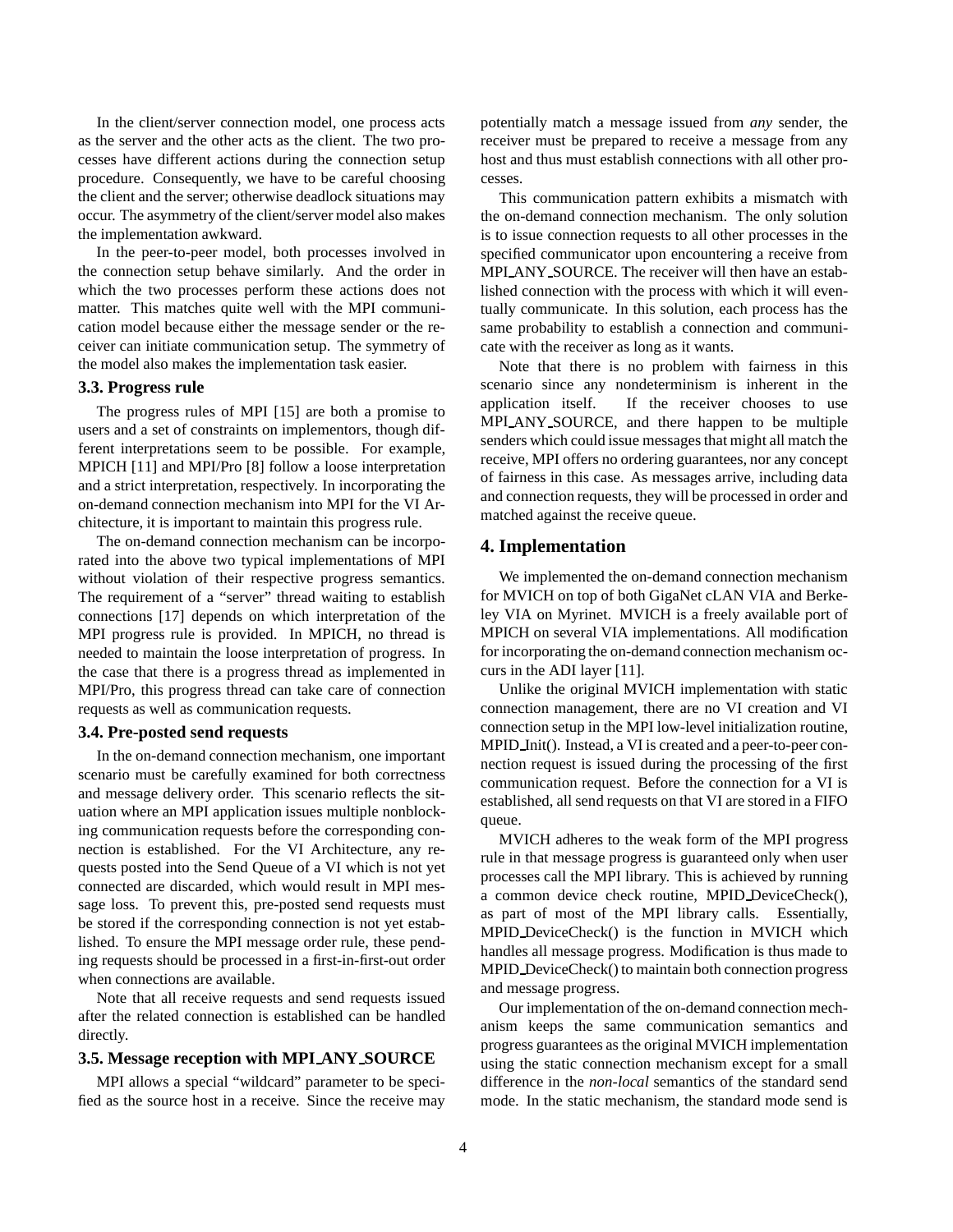non-local and the successful completion of a send operation may depend on the occurrence of a matching receive, for example, when flow control credits are used up for short messages or a long message switches to a rendezvous protocol. In the on-demand connection mechanism, even if flow control credits are available for short messages, the completion of short messages still depends on whether the connection can be established. That is, the completion of preposted send requests for short messages at the source process depends on whether the receiver has planned to communicate with the sender. This is not a problem in any correct MPI program because the receiver can always find a chance to issue a connection request to the sender in any communication requests destined for the sender. Note that this also complies with the original interpretation of the MPI progress rule.

#### **5. Performance results**

To evaluate the performance of the on-demand connection mechanism as compared to the static connection mechanism, we conducted a series of measurements using a set of microbenchmarks and evaluated application performance with the NAS parallel benchmarks.

#### **5.1. Experimental setup**

Our experimental testbed is a cluster system consisting of 8 Dell Power Edge 6400 nodes connected by GigaNet cLAN and Myrinet. We use cLAN 1000 Host Adapters and cLAN5300 Cluster switches. LANai 7.0 Adapters are used for Myrinet. Each node has four 700MHz Pentium III Xeon processors, built around the ServerWorks ServerSet III HE chipset, which has a 64-bit 66 MHz PCI. Thus, there are actually 32 CPUs in total. These nodes are equipped with 1GB of SDRAM and 1MB L2-level cache. The linux kernel is 2.2.17.

## **5.2. Scalability**

One of our main objectives is to increase scalability of MPI implementations on the Virtual Interface Architecture. As mentioned earlier, implementing the on-demand connection mechanism in MVICH enables the implementation of MPI over VIA to limit the use of resources to what applications absolutely require. Table 5.2 lists the average number of VI endpoints created in each process in the static mechanism and in the on-demand mechanism for tests in this paper (due to space limit, some of them are not presented and can be found in [21]). As shown in this table, the utilization of resources associated with VIs is very low with the static mechanism. With increasing the size of applications, it can be expected that the utilization becomes much lower. This is true for most parallel applications in which the number of communicating processes does not grow in proportion with the size of applications, instead it remains constant or grows as the surface-to-volume ratio of the computational grid. The on-demand mechanism eliminates all unused VI endpoints, connections, and their related resources in most cases, although potentially unused endpoints will be created if MPI ANY SOURCE is used by the application.

| Table 2. Average number of VIs and resource |  |  |
|---------------------------------------------|--|--|
| utilization on each process                 |  |  |

|               |      | Ave. # of VIs |                | <b>Resource Utilization</b> |           |
|---------------|------|---------------|----------------|-----------------------------|-----------|
| App           | Size | static        | on-demand      | static                      | on-demand |
|               | 16   | 15            | 2              | 0.13                        | 1.0       |
| Ring          | 32   | 31            | $\overline{c}$ | 0.06                        | 1.0       |
|               | 16   | 15            | $\overline{4}$ | 0.27                        | 1.0       |
| Barrier       | 32   | 31            | 5              | 0.16                        | 1.0       |
|               | 16   | 15            | $\overline{4}$ | 0.27                        | 1.0       |
| <b>B</b> cast | 32   | 31            | 5              | 0.16                        | 1.0       |
|               | 16   | 15            | 4              | 0.27                        | 1.0       |
| Allreduce     | 32   | 31            | 5              | 0.16                        | 1.0       |
|               | 16   | 15            | 5              | 0.33                        | 1.0       |
| Allgather     | 32   | 31            | 6              | 0.19                        | 1.0       |
|               | 16   | 15            | 15             | 1.0                         | 1.0       |
| Alltoall      | 32   | 31            | 31             | 1.0                         | 1.0       |
|               | 16   | 15            | 4.75           | 0.32                        | 1.0       |
| CG            | 32   | 31            | 5.78           | 0.19                        | 1.0       |
|               | 16   | 15            | 15             | 1.0                         | 1.0       |
| MG            | 32   | 31            | 31             | 1.0                         | 1.0       |
|               | 16   | 15            | 15             | 1.0                         | 1.0       |
| IS            | 32   | 31            | 31             | 1.0                         | 1.0       |
|               | 16   | 15            | 8              | 0.53                        | 1.0       |
| SP            | 36   | 35            | 9.83           | 0.28                        | 1.0       |
|               | 16   | 15            | 8              | 0.53                        | 1.0       |
| ВT            | 36   | 35            | 9.83           | 0.28                        | 1.0       |

Furthermore, decreasing the number of VIs and connections in the communication system can relieve the issue of performance scalability in the underlying communication system, such as Berkeley VIA, which exhibits a performance penalty to maintain a large number of VIs and connections.

#### **5.3. Latency and bandwidth**

Figure 1(a) shows the latency results of MVICH on cLAN and Berkeley VIA for 1000 tests using each of the two mechanisms under study. They perform almost identically. Note that the on-demand mechanism suffers one obvious handicap: the cost of connection establishment is included in the timing loop of the benchmark because the connections are not pre-established as they are in the static connection mechanism, but this expense is amortized across the 1000 loops of the test.

Similar results are shown in Figure 1(b) for bandwidth. Since the default threshold of transition from the eager protocol to the rendezvous protocol is 5000 bytes, a jump can be seen in the bandwidth test.

### **5.4. Collective communications**

MPI Allreduce is one of the most frequently used operations [19] in large scientific applications. The test program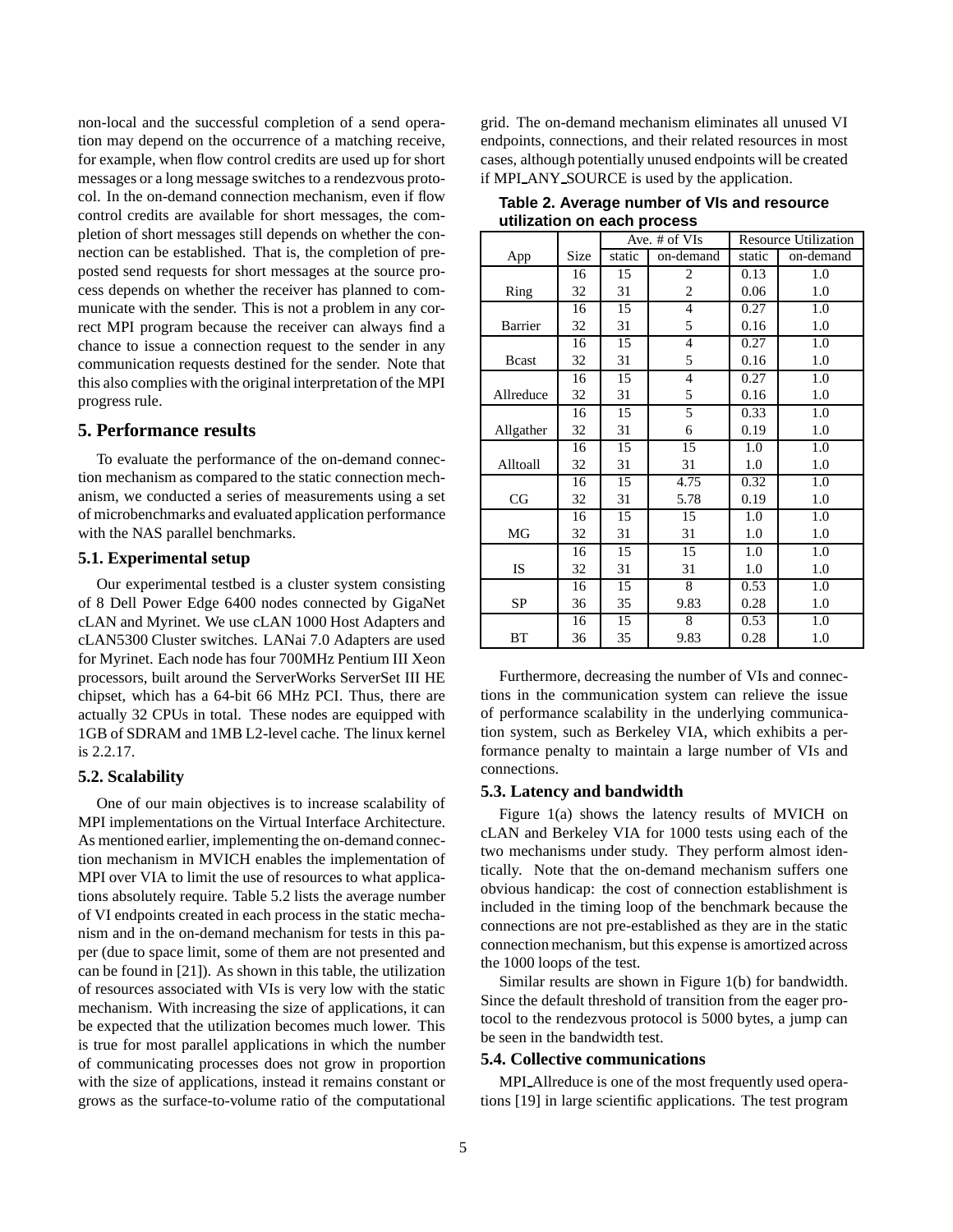

**Figure 1. Latency and Bandwidth of MVICH on cLAN VIA and Berkeley VIA.**

we used is the *LLCbench* [16] benchmark suite. The operation in MPI Allreduce is *MPI SUM*. This program repeats these collective operations multiple times and then each process reports its own average latency. Only the latency on the master process(process 0 as default) is reported in Figure 2.

On cLAN VIA, the on-demand mechanism can achieve the same performance as the static mechanism with negligible degradation.

On Berkeley VIA, the reduction of VIs in the on-demand mechanism is beneficial. It can be seen that the on-demand mechanism achieves better performance than the static mechanism. For example, the latency of MPI Allreduce with a message size of 1024 bytes on 8 nodes is 440  $\mu$ s using the on-demand mechanism, while 515  $\mu$ s using the static mechanism. The number of VIs is 3 in the former case, and 7 in the latter case.

Similar results are achieved for other collective operations and can be referred in [21]. Overall, the ondemand mechanism delivers the same performance as the static mechanism on cLAN VIA and better performance on Berkeley VIA.

#### **5.5. NAS parallel benchmarks**

The NPB suite consists of a set of 8 programs: EP, FT, MG, CG, IS, LU, SP and BT. In this paper, we show the results of MG, CG, IS, SP and BT only. For other three programs, there is little communication in EP and there is some compiling and/or running problems with LU and FT. Because we are interested in only the impact of the on-demand mechanism as compared to the existing static mechanism, we show normalized CPU times. Complete data can be found in [21].

Figure 3 shows the performance of 5 NPB programs with different program sizes and numbers of processes. Our testbed has 32 processors, the largest number of processes tested in CG, MG, IS is 32, while only 16 in SP and BT since they require a square number of processes. For MVICH over Berkeley VIA, we could not run more than one process on each node. Thus, the largest number of processes supported there is eight. The  $x$ -axis lists

the tested combinations of the class and the number of processes for each program, and the  $y$ -axis represents the normalized CPU time. For example, in Figure 3(c), C.32 indicates class C data size on 32 processors.

It should be noted that in these benchmarks, the time for establishing connections is not included when run using the static connection mechanism. In the on-demand mechanism, part of connections are established during MPI initialization and others are established during the timed execution of applications. That is, part of the connection time is included in the CPU time reported by the NAS benchmarks with the on-demand mechanism. This connection overhead is amortized by all communication operations on that connection. Thus, when there is much communication, the performance improvement by the reduction of VIs and connections and other related resources can still show an improvement over the static connection scheme.

In Figure 3, it can be observed that the on-demand mechanism delivers performance comparable to the static mechanism, performing better in several of them. The average improvement or degradation in performance is less than 2% in all cases.

Figure 4 shows the performance of IS, CG, SP and BT of MVICH over Berkeley VIA. The on-demand mechanism performs better than the static mechanism. This is attributed to the performance improvement with the reduction of VIs and connections. Note that even though there are same number of VIs with static and on-demand mechanisms in the IS benchmark, the on-demand mechanism still performs better. This is because the number of VIs gradually increases as needed with the on-demand mechanism.

#### **5.6. Initialization time**

As mentioned earlier, the static mechanism can be implemented under either connection model: client-sever and peer-to-peer models. cLAN VIA supports both models, while Berkeley VIA only supports the peer-to-peer model. We measured the time for finishing the MPI Init() function in MVICH over cLAN VIA and Berkeley VIA, respectively. The initialization time shown here is an average of the initialization time from all processes.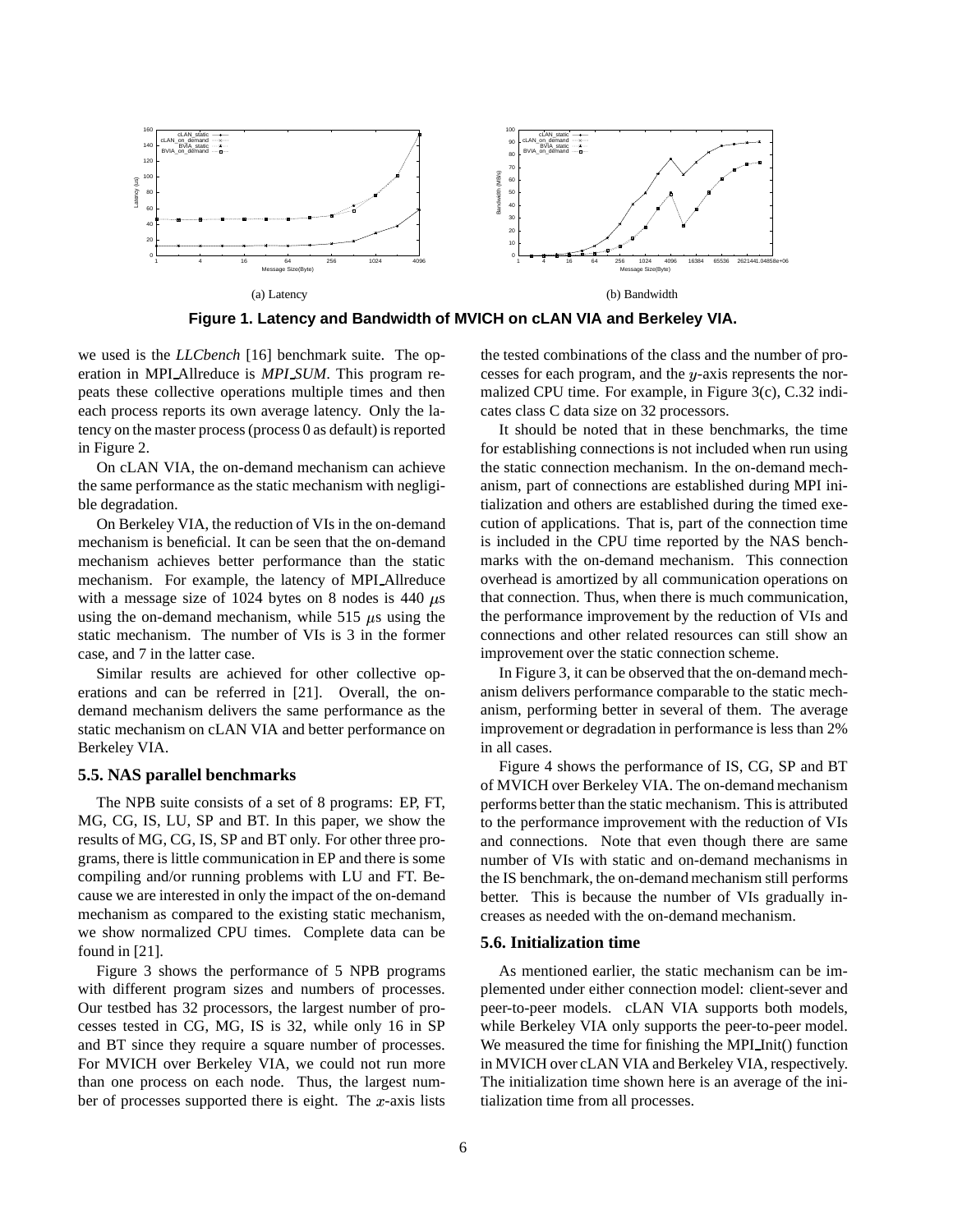

**Figure 2. Allreduce Latency in MVICH on cLAN VIA and Berkeley VIA.**



**Figure 3. Performance results of NPB programs in MVICH over cLAN.**



Figure 5(a) shows the initialization time on cLAN VIA. The current implementation of the client-server model in MVICH is serialized, in which connections are established strictly in order regardless of the actual arrival order of connection requests from peer processes, while the peer-to-peer scheme avoids this serialization by checking each potential connection request. Note that the peer-to-peer model is also used in our implementation of the on-demand connection mechanism. However, a fully-connected network is not created; thus, the initialization time is lower than in the peerto-peer implementation of the static mechanism. In the ondemand mechanism, it also uses peer-to-peer model. However, it does not create a fully-connected network. Thus, the initialization time is lower than the peer-to-peer implementation of the static mechanism.

Figure 5(b) shows the initialization time in MVICH over Berkeley VIA. Similarly, the initialization time is lower than the peer-to-peer implementation of the static mechanism. This initialization time has an impact on the wall clock time for the execution of applications.

## **6. Conclusions and future work**

The scalability of an implementation of MPI over VIA is one of the crucial issues in cluster systems connected by VIA-based networks. Since InfiniBand has many characteristics in common with VIA and with VIA-based I/O specifications such as Next Generation I/O (NGIO), this issue will continue to exist along with future InfiniBand hardware. In this paper, we addressed the design issues of incorporating the on-demand connection mechanism into an implementation of MPI over VIA. A complete implementation was done for MVICH over cLAN VIA and over Berkeley VIA on Myrinet. Performance evaluation on a set of microbenchmarks and NAS parallel benchmarks demonstrates that the on-demand mechanism can limit the use of resources to what applications absolutely require. Thus, the MPI implementation ensures that resource usage scales only as demanded by the application itself, not the underlying system.

Furthermore, performance evaluation also shows that the on-demand mechanism delivers comparable performance for a set of microbenchmarks and the NAS application